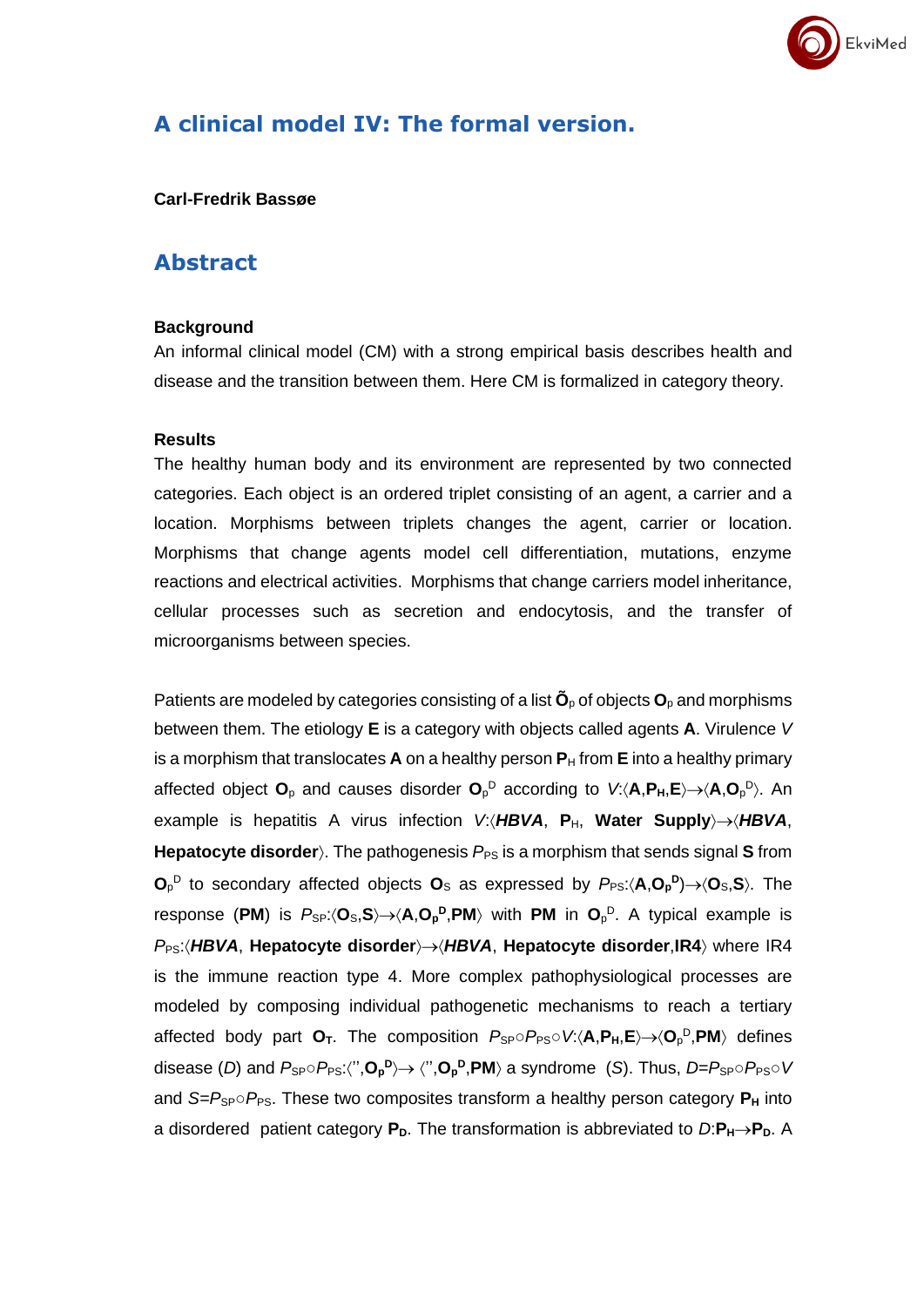hierarchy of categories capture the size range of objects and agents from the macroscopic level to the submolecular level.

#### **Conclusions**

This study shows that a formal CM can be developed in category theory. The etiology category, and healthy and disordered categories contain objects and morphisms between that model the required structures and functions. Composition of virulence and pathogenesis morphisms formalize the concepts of disease and syndrome. The formal CM makes out a coherent clinical theory that corresponds with clinical and laboratory experience.

### **Background**

The biopsychosocial model is hard to formalize and is rarely used in medical research (Alonso 2004, Sulis 2017). Deep causal models in Model-Based Diagnosis (MBD) systems are said to be more efficient than classical rule-based systems, but it is "very difficult to explain a real-world patient evolution using theoretical descriptions of diseases." (Palma 2006) and "…formal representation for automatic classification of cases was out of scope, … ." (Balkanyi 2014). Informal biological categories allow us to recognize similarities between physically distinct systems (Sober 1993). Statistics deliver correlations, but no causal biological networks (Nowak 2017). The description of human beings by heterogeneous terms such as connectomes, metabolomes, and proteomics and genomics makes it hard to construct unified representation but work on this problem is in progress.

Cause-and-effect network models are becoming increasingly popular. More than eighty such models, describing processes involved in cell proliferation, cell fate, cell stress, and inflammation have been published (Martin 2014). Ernst and co-workers have recently built a knowledge base consisting of 13 relations covering genes, organs, diseases, symptoms, treatments, as well as environmental and lifestyle risk factors (Ernst 2015).

Theoretical biology uses standard mathematical constructs derived from mathematical models used in physics (Fagerström 1996, Goodwin 1992). But some maintain that biological objects and their environment are not reducible to contemporary mathematics and physics (Penrose 1991, Casti 1996). Such views are largely based on mathematical paradoxes that involve the infinite, the real line and Gödel's theorem. But biological systems are finite and discrete and such systems do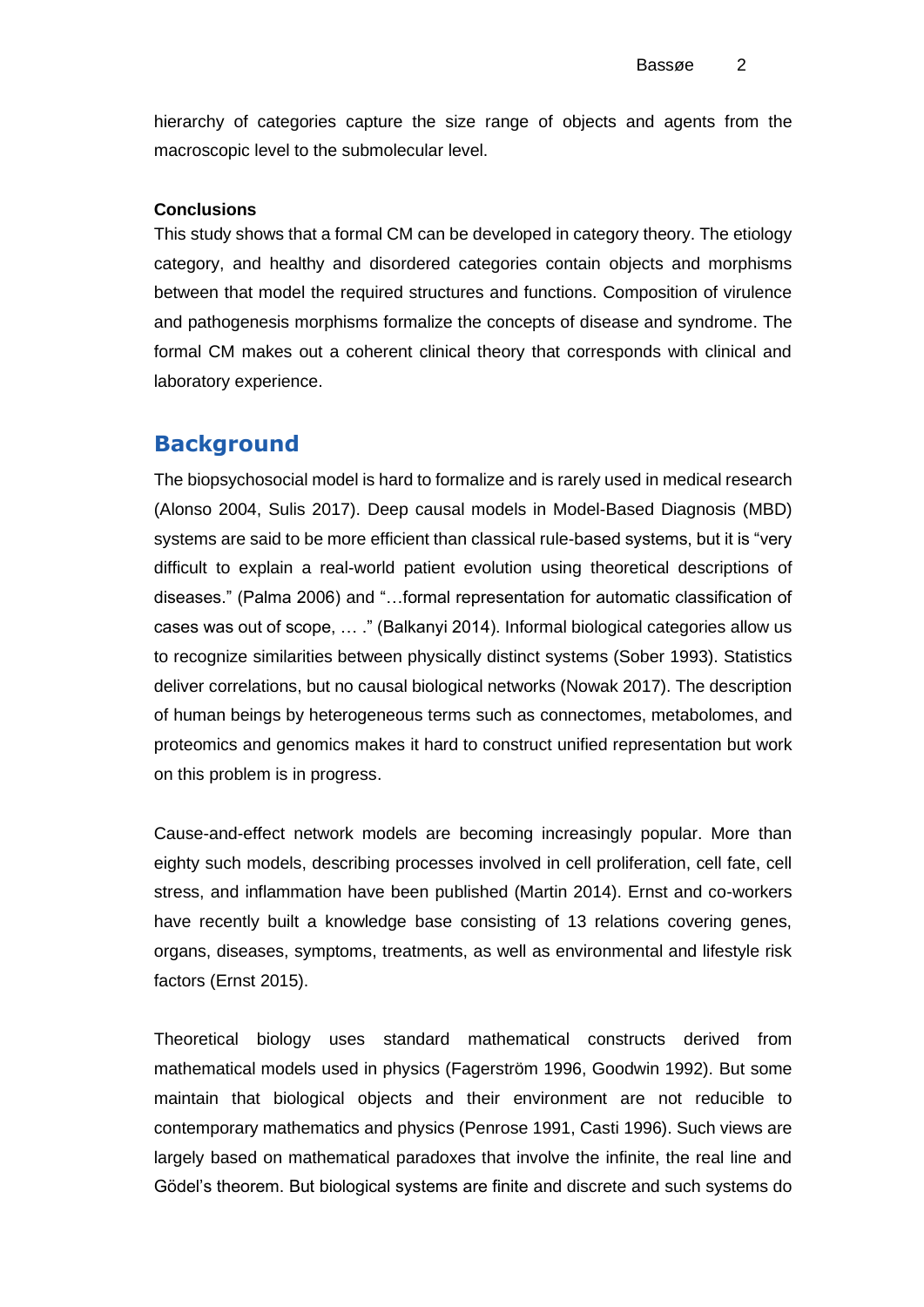not attract foundational mathematical problems. We are free to choose tools that are free from paradoxes. Therefore, I opt for a discrete theory built on graph theory.

Graph theory is widely used for modeling in medicine (Newman 2006). Annotated digraphs represent anatomy, and can be coupled with functions, gene expression patterns and phenotype information (Hayamizu 2005). Metabolic and social networks, pedigrees and epidemiological models are built from graphs (Newman 2003). Chemical substances (Wilson 1972) and metabolic pathways (Xia 2003) can be modeled using graph theory. Graphs are also used to describe clinical disorders (Bigras 1996) and clinical work (Smart 1995). In addition, graph theory is applied to the analysis of control systems of the brain (Dosenbach 2008).

Eils and coworkers use dual graphs to study the volumes occupied by chromosomes Eils 1995, Eils 1996, Eils 2003, Eils 2003a). Dual graphs have recently been used to delineate relationships between chemical structures from benzene (Dias 2007) to proteins (Huan 2005, Eargle 2006). Amino acids serve as objects in three-dimensional protein graphs (Huan 2005). Dual graphs are also used to describe both RNA treeand RNA pseudoknot motifs (Gan 2003). Basic geometric and topological properties of RNA can be utilized in learning algorithms from dual graphs with biologically meaningful labels (Karklin 2005).

Beltrami used a dual graph to identify and differentiate architectural features for the diagnosis of proliferative breast lesions (Beltrami 1995). A prototype was implemented and tested. Some significant graph features validated their approach. That principle is applied here. The edges are simply replaced by Morphisms. The directions of morphisms are determined by biological processes. For example, the direction of blood flow can be modeled by morphisms pointing in the direction of flow. Composing the morphisms' end (target or codomain) to the origin of the next morphism (source or domain) models overall blood flow from the heart to toe and from the heart to the brain. Inputs and outputs to nerve cells determine the direction of information flow, and substrates and products of enzymatic reactions determine the direction of morphisms in metabolic pathways

In an early phase, clinical models were crafted in semantic networks and graphs (Nardi 2007). Graphic duals can represent the anatomy of the human body at all clinically relevant levels of resolution (Bassøe 2007). Transitions from health to disease and back have been captured as formal operations on a digraph (Bassøe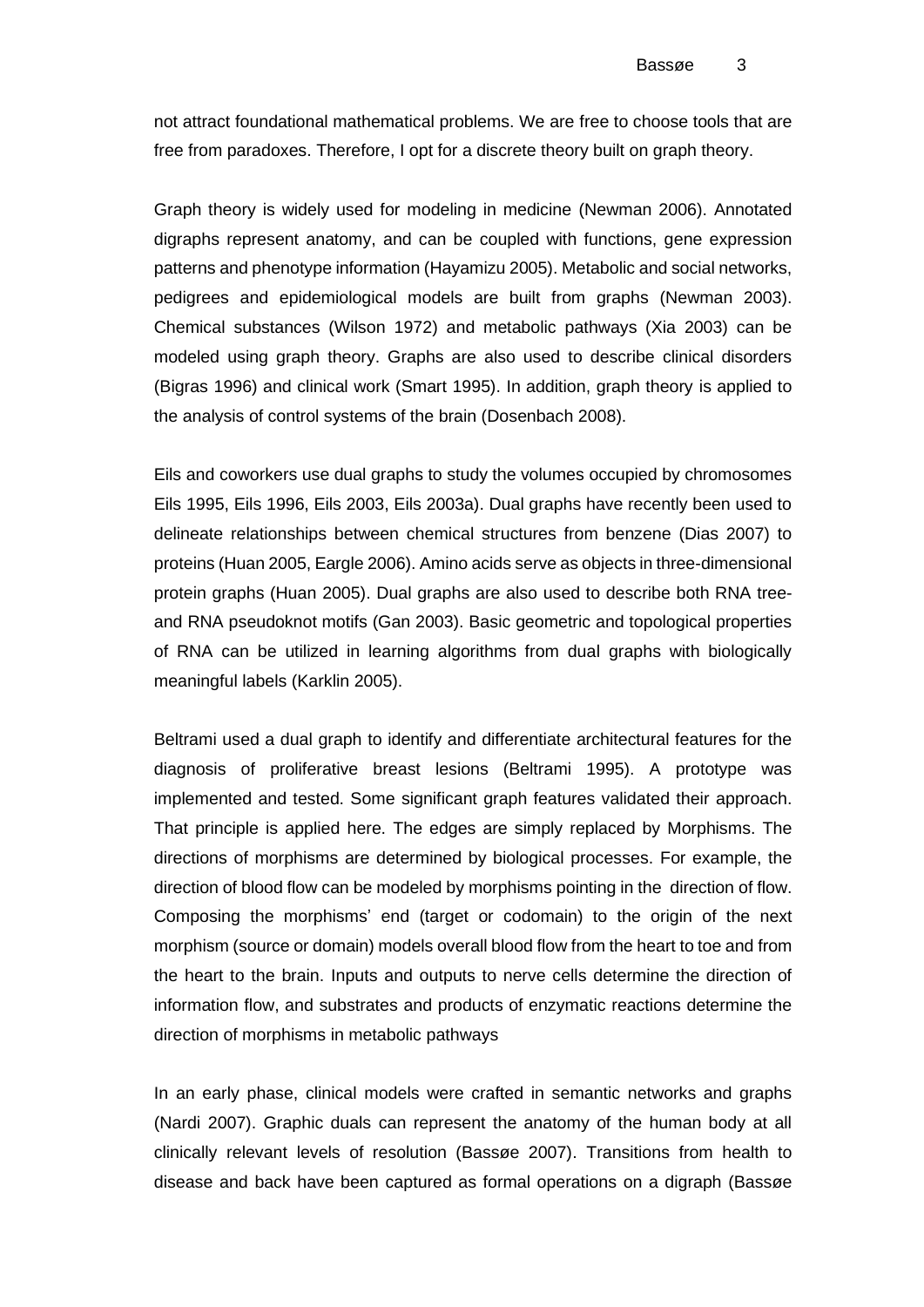2008). Arrows in digraphs can be thought of as binary relations in a logical model (Hein 1995), but composition is undefined. (Patho)physiological models require composition (Bassøe 2007). Therefore, graph theory lacks sufficient expressivity for a clinical model (CM).

The semantics of network systems were fraught with problems, including vagueness and inconsistency (Nardi 2007). Also, it is difficult to structure graphs and networks appropriately. For these reasons, networks and graphs were abandoned. A precise model-theoretic explanation of the procedure rules is an advantage to clinical models (Baader 2007). Therefore, description logic (DL) gradually took over as core knowledge representation (KR) systems.

Multiple inheritance is usually banned from DL. However, clinical medicine is replete with structures and dynamics that are difficult to model without multiple inheritance. Take for example the venous system. Most veins of the human body receive blood from two or more other vein sources. Likewise, the content of the duodenum is composed of fluids from the stomach, liver and pancreas. Neurons receive multiple inputs and have multiple output connections. Neural networks cannot be modeled without multiple inheritance. The same is true for hormonal and cytokine connections between cell groups, and also for social networks. Thus, the constraints inflicted by DL exclude properties of living systems that are crucial to their performance, and hinder modeling of essential properties.

Description logics has a model-theoretic semantics (Baader 2007a). Recent studies in knowledge representations show that strict requirements of domains and codomains specification of functions such as hasLocation and partOf functions are necessary. In addition, many functions and diagnoses need to obey the associative requirement (Héja 2007, Héja 2008, Bassøe 2007, Bassøe 2019b). These requirements are built into category theory (CT). DL is built on a fragment of first-order logic (Nardi 2007). Since CT covers first-order logic, the properties of DL naturally emerge from CT and it is not necessary to add DL to CT (Lawvere 2003).

CT builds on digraphs. It is a formal mathematical language with high expressive power (Eilenberg 1945, Barr 1990, Walters 1991, Mac Lane 1995, Mac Lane 1996, McLarty 1994, Fiadeiro 2005). CT has been applied to psychology (Halford 1980, Powell 1980) and cognitive development (Bart 1974, Magnan 1994). This may facilitate developing models of the mind and psychiatric disorders. CT is also applied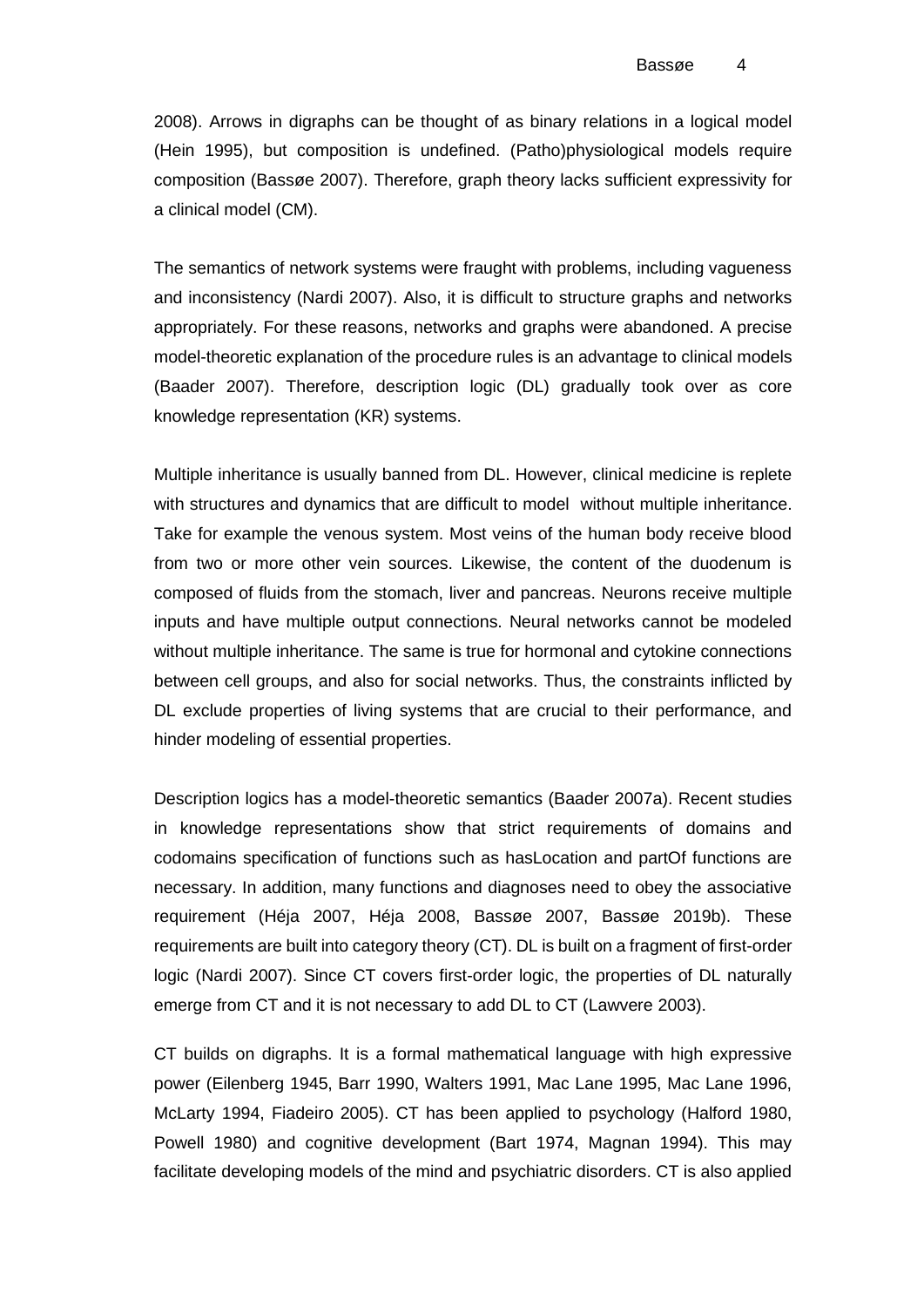in medical informatics (Ambler 1996). CT has also been shown to provide a versatile language for general systems theory (Klir 1996, Lin 1995, Ma 1992).

Healy and Caudell propose CT, the mathematical theory of structure, as a vehicle for defining ontologies in an unambiguous language with analytical and constructive features (Healy 2006). In particular, their method allows the incremental analysis of ontologies using an interconnected hierarchy of theories that is rooted in first principles. Krötzsch and coworkers propose category theory as a mathematical foundation for merging ontologies and modeling distributed knowledge (Krötzsch 2007).

Others are not so enthusiastic about CT. Early CT models of biological systems (Rosen 1991, Rosen 2000) are open to interpretation (Letelier 2005). Category theory is still controversial and is claimed to be a too abstract level to generate new understanding (Smoryński 2012, Derbyshire 2006). On the other hand, CT can describe complex phenomena and has generated significant results.

This study has two purposes. We aim for an implementation of CM and a semantics for the universal diagnosis syntax (Bassøe 2019b). First, category theorists hold that computing science programs and datatypes should be specified abstractly before the implementation (Barr 1990:49). Also, the specification should be distinct from the implementation. This can be achieved by a CT. Second, we have an informal clinical model based on empirical clinical facts (Bassøe 2019, Bassøe 2019a), but a formal interpretation of the universal diagnosis syntax requires a formal CM. CT also offers semantics for the diagnosis syntax.

## **References**

Alonso Y. The biopsychosocial model in medical research: the evolution of the health concept over the last two decades. Patient Educ Couns. 2004;53:239-44.

Ambler S. A categorical approach to the semantics of argumentation. MSCS 1996;6:167-88.

Andreassen S. Model-based biosignal interpretation. Meth Inform Med. 1994;33:103- 10.

Baader F, Küsters R, Wolter F: Extensions to description logics. In: Baader, F, Calvanese D, McGuinness DL, Patel-Schneider PF, editors. The description logic handbook. Cambridge:, Cambridge UP; 2007. p. 252.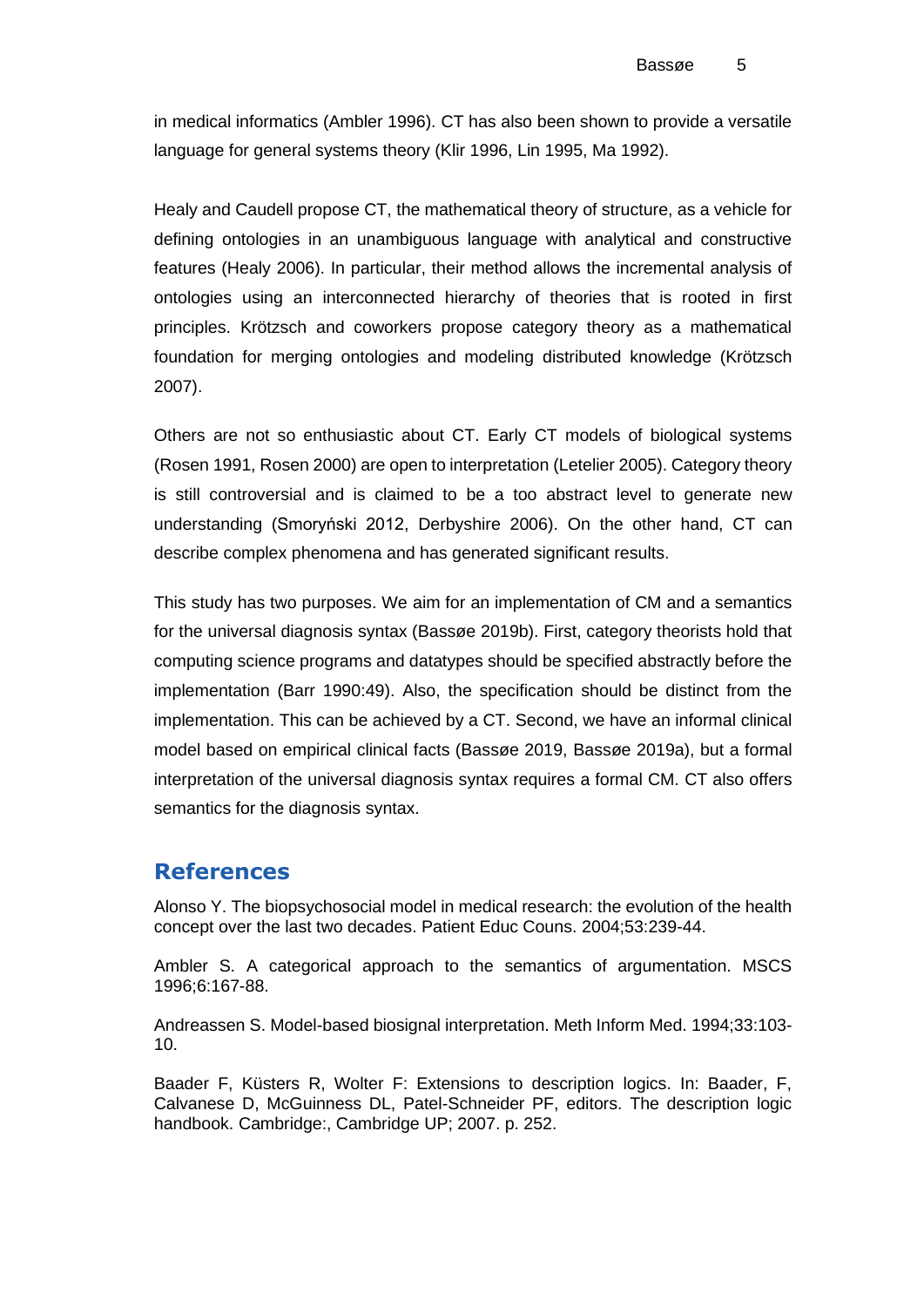Baader F, Nutt W. Basic description logics. In: Baader, F, Calvanese D, McGuinness DL, Patel-Schneider PF. The description logic handbook. Cambridge UP, Cambridge; 2007a. p. 47-104.

Baiardi JM, Gultekin L, Brush BL. Using Sociograms to Enhance Power and Voice in Focus Groups. Public Health Nurs. 2015;32:584-91. [https://deepblue.lib.umich.edu/bitstream/handle/2027.42/113728/phn12199.pdf?seq](https://deepblue.lib.umich.edu/bitstream/handle/2027.42/113728/phn12199.pdf?sequence=1&isAllowed=y) [uence=1&isAllowed=y](https://deepblue.lib.umich.edu/bitstream/handle/2027.42/113728/phn12199.pdf?sequence=1&isAllowed=y) (Accessed 2017/8/30)

Balkanyi L, Heja G, Nagy A. Using the EC decision on case definitions for communicable diseases as a terminology source-lessons learned. Stud Health Technol Inform. 2014;197:3-7.

Barbesino G, Tomer Y. Clinical review: Clinical utility of TSH receptor antibodies. J Clin Endocrinol Metab. 2013;98:2247-55. <https://www.ncbi.nlm.nih.gov/pmc/articles/PMC3667257/> (Accessed 2018/10/8)

Barnsley M. Fractals everywhere. Boston: Academic Press. 1988.

Barr M, Wells C. Category theory for computing science. New York: Prentice Hall; 1990.

Bart WM, Smith MB. An interpretive framework of cognitive structures. Human Development. 1974;17:161-75.

Bassøe C-F. Flow cytometric quantitation of phagocytosis in acute myelogenous leukemia. Acta Hæmatologica. 1999a;102:163-71.

Bassøe CF, Halstensen A, Bruserud O. Functional differentiation of acute myeloid leukaemia blast cells. APMIS. 1999b;107:1023-33.

Bassøe C-F. Combinatorial clinical decision-making. PhD thesis. Department of Information Science and Media, Faculty of Social Sciences, University of Bergen, Norway; 2007.

Bassøe C-F. Representing Health, Disease and their Transitions by Digraphs. Stud Health Technol Inform. 2008;136:133-8.

Bassøe C-F. A clinical model. I: Health. EkviMed Clinical Informatics. 2019.

Bassøe C-F. A clinical model II: Disorder, syndrome and disease. EkviMed Clinical Informatics. 2019a.

Bassøe C-F. A clinical model III: Universal diagnosis syntax. EkviMed Clinical Informatics. 2019b.

Beltrami CA, Della Mea V, Finato N. Structure analysis of breast lesions using neighborhood graphs. Anal Quant Cytol Histol. 1995;17:143-50.

Beltrami E, Jesty J. Mathematical analysis of activation thresholds in enzymecatalysed positive feedbacks: Application to the feedbacks of blood coagulation. PNAS USA. 1995;92:8744-8.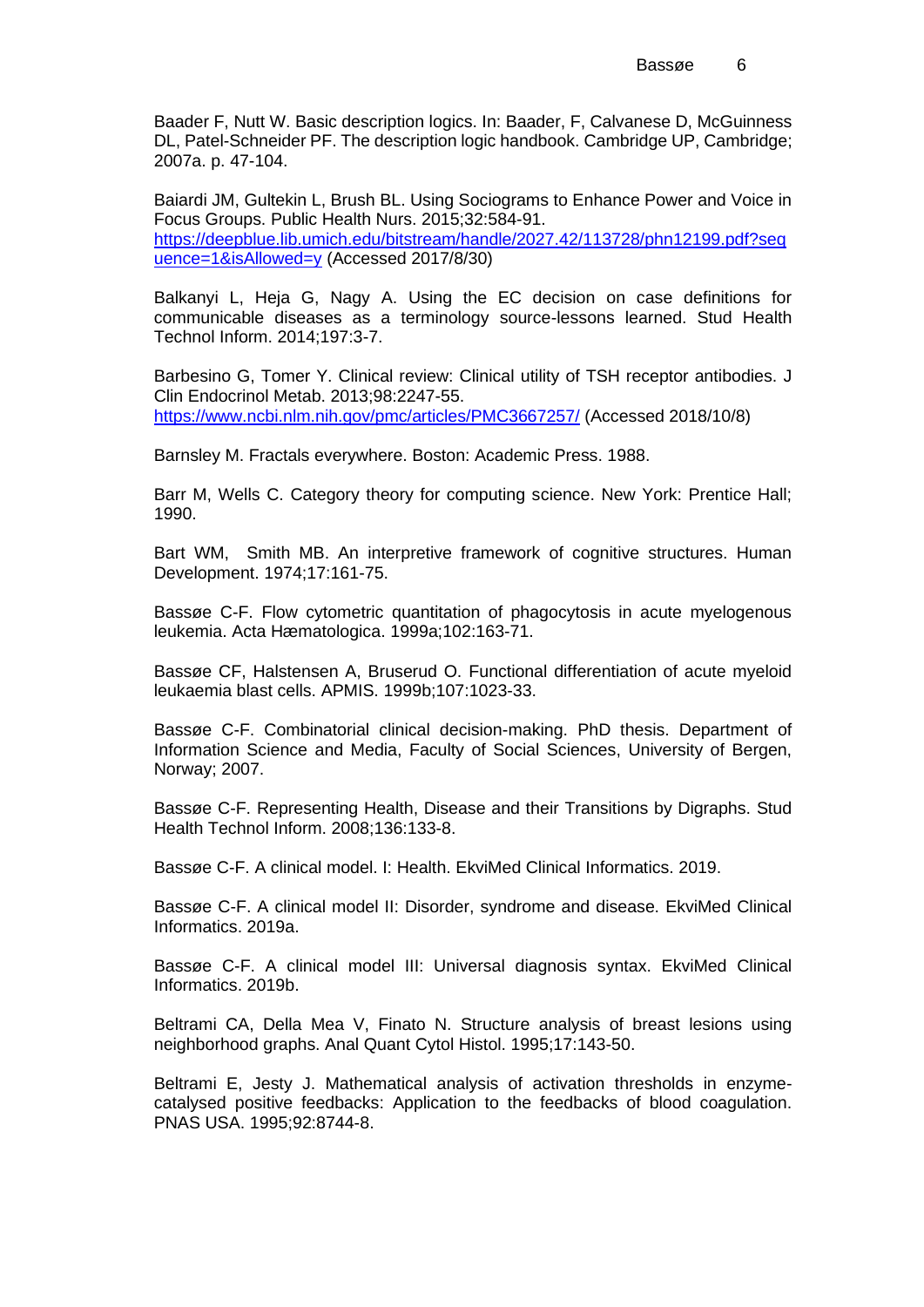Bigras G, Marcelpoil R, Brambilla E, Brugal G. Cellular sociology applied to neuroendocrine tumors of the lung: quantitative model of neoplastic architecture. Cytometry. 1996;24:74-82.

Bogen, J. Theory and Observation in Science. In: The Stanford Encyclopedia of Philosophy. Zalta EN, editor. 2014.

<http://plato.stanford.edu/archives/sum2014/entries/science-theory-observation/>

Brettschneider J, Arai K, Del Tredici K, Toledo JB, Robinson JL, Lee EB, et al. TDP-43 pathology and neuronal loss in amyotrophic lateral sclerosis spinal cord. Acta Neuropathol. 2014;128:423-37. <https://www.ncbi.nlm.nih.gov/pmc/articles/PMC4384652/> (Accessed 2018/10/1)

Brincat SL, Siegel M, von Nicolai C, Miller EK. Gradual progression from sensory to

task-related processing in cerebral cortex. Proc Natl Acad Sci U S A. 2018;115(30):E7202-E7211.<http://www.pnas.org/content/115/30/E7202.long> (Accessed 2018/10/17)

Boradringham R. The young Picasso. New York: Universe; 1997.

Buchanan BG, Shortliffe EH (Eds.): Rule-based expert systems. Reading: Addison-Wesley, 1985.

Calabretta R, Nolfi S, Parisi D, Wagner GP. Duplication of modules facilitates the evolution of functional specialization. Artif Life. 2000;6:69-84.

Casti JL. Confronting science's logical limits. Scientific Amer. 1996:78-81.

Casti JL. Reality rules: I. New York: John Wiley; 1997. p. 318ff .

Clancey WJ, Shortliffe EH, editors. Readings in medical artificial intelligence. Reading: Addison-Wesley; 1984.

Cohen DA. Introduction to computer theory. New York: John Wiley; 1986.

Cohen J, Stewart I. The collapse of chaos. London: Penguin; 2000.

Cohen PC. Set theory and the continuum hypothesis. New York: Dover; 2008. p. 8.

Collado-Vides J. Towards a grammatical paradigm for the study of the regulation of gene expression. In: Goodwin B, Saunders P, editors. Theoretical biology. Baltimore: Johns Hopking UP, 1992, p. 211-24.

Dennett X, Shield LK, Clingan LJ, Woolley DA. Becker and Duchenne muscular dystrophy: a comparative morphological study. Aust Paediatr J. 1988;24 Suppl 1:15- 20.

Derbyshire J. Unknown quantity. Washington: Joseph Henry; 2006. p. 307-8.

Dias JR. Strain-free total resonant sextet benzenoids and their antisextet dualists and retro-leapfrogs. J Chem Inf Model. 2007;47:20-4.

Dosenbach NU, Fair DA, Cohen AL, Schlaggar BL, Petersen SE. A dual-networks architecture of top-down control. Trends Cogn Sci. 2008;12:99-105. <https://www.ncbi.nlm.nih.gov/pmc/articles/PMC3632449/> (Accessed 2017/3/30)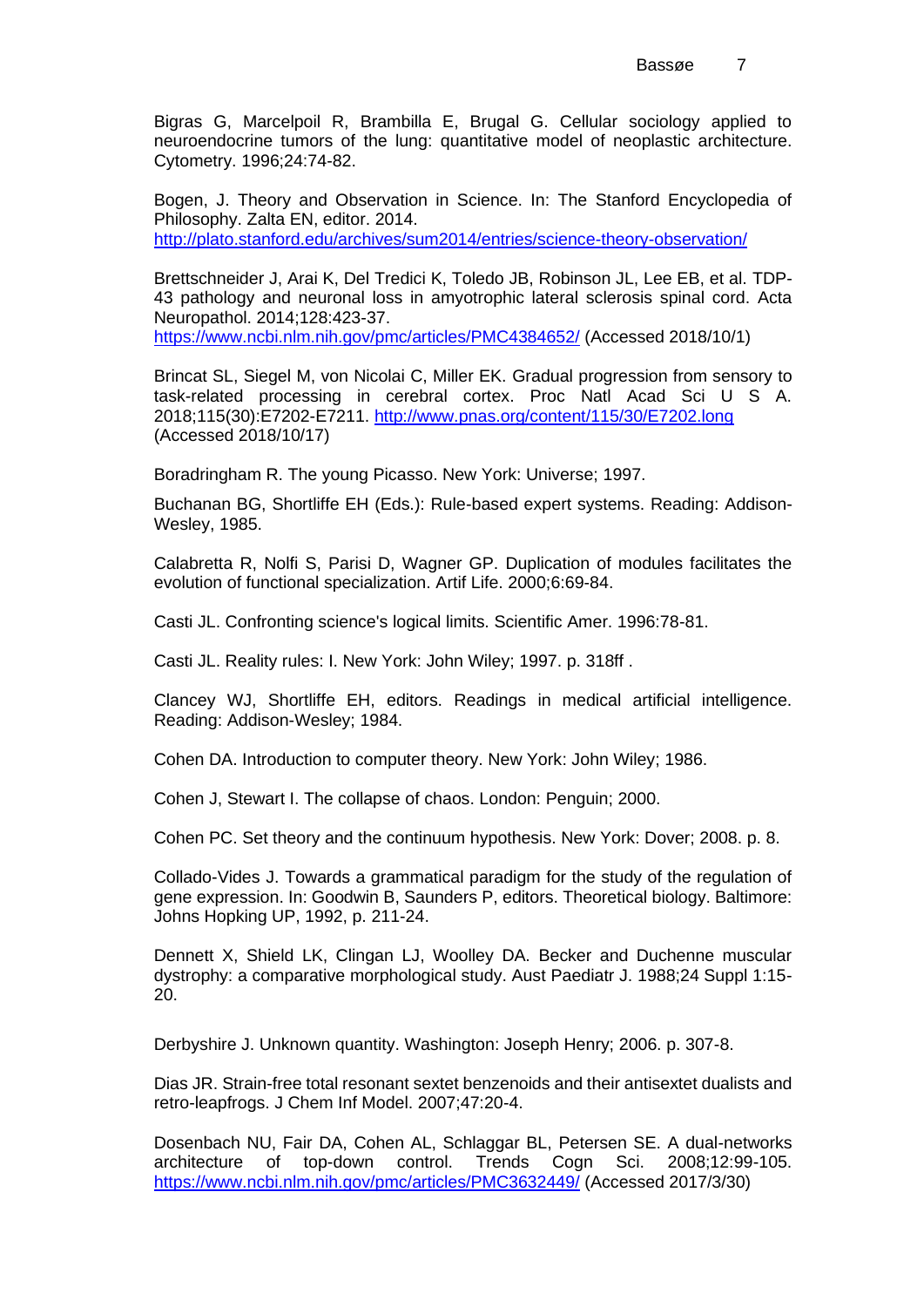Drandi D, Genuardi E, Dogliotti I, Ferrante M, Jiménez C, Guerrini F, et al. Highly sensitive MYD88L265P mutation detection by droplet digital polymerase chain reaction in Waldenström macroglobulinemia. Haematologica. 2018;103:1029-37. <https://www.ncbi.nlm.nih.gov/pmc/articles/PMC6058774/> (Accessed 2018/10/8)

Eargle J, Luthey-Schulten Z. Visualizing the dual space of biological molecules. J Comput Biol Chem. 2006;30:219-26.

Eilenberg S, Mac Lane S. General theory of natural equivalences. Trans Am Math Soc. 1945;58:231-94.

Eils R, Bertin E, Saracoglu K, Rinke B, Schröck E, Parazza F, et al Application of confocal laser microscopy and three-dimensional Voronoi diagrams for volume and surface estimates of interphase chromosomes. J Microsc. 1995;177:150-61.

Eils R, Dietzel S, Bertin E, Schröck E, Speicher MR, Ried T et al. Three-dimensional reconstruction of painted human interphase chromosomes: active and inactive X chromosome territories have similar volumes but differ in shape and surface structure. J Cell Biol. 1996;135:1427-40.

Eils R, Dietzel S, Bertin E, Schröck E, Speicher MR, Ried T, et al. Exploring the repertoire of RNA secondary motifs using graph theory; implications for RNA design. Nucleic Acids Res. 2003;31:2926–43.

Eils R, Athale C. Computational imaging in cell biology. J Cell Biol. 2003a;161:477- 81.<https://www.ncbi.nlm.nih.gov/pmc/articles/PMC2172925/> (Accessed 2017/3/30)

Ernst B. The magic mirror of M.C. Escher. New York: Barnes; 1994.

Ernst P, Siu A, Weikum G. KnowLife: a versatile approach for constructing a large knowledge graph for biomedical sciences. BMC Bioinformatics. 2015;16:157. http://www.biomedcentral.com/1471-2105/16/157 (Accessed 2015/8/1)

Fagerström T, Jagers P, Schuster P, Szathmary E. Science. 1996;274:2039-40.

Fiadeiro JL. Categories for software engineering. Berlin: Springer; 2005.

Frankel VH, Nordin M. Basic biomechanics of the skeletal system. Philadelphia: Lea & Febiger; 1980.

Fridman N. Inferring cellular networks using probabilistic graphs. Science. 2004;303:799-805.

Gan HH, Pasquali S, Schlick T. Exploring the repertoire of RNA secondary motifs using graph theory; implications for RNA design. Nucleic Acids Res. 2003;31:2926- 43.<https://www.ncbi.nlm.nih.gov/pmc/articles/PMC156709/> (Accessed 2017/3/30)

Giles RV. Fluid mechanics and hydraulics. New York: Schaum; 1962. p.1.

Gleick J. Chaos. London: Vintage; 1998.

Gomez JF, Lopera FJ. A topological hypothesis for the functional connections of the cortex. A principle of the cortical graphs' based on the neuroimaging. Med Hypotheses. 1999;53:263-6.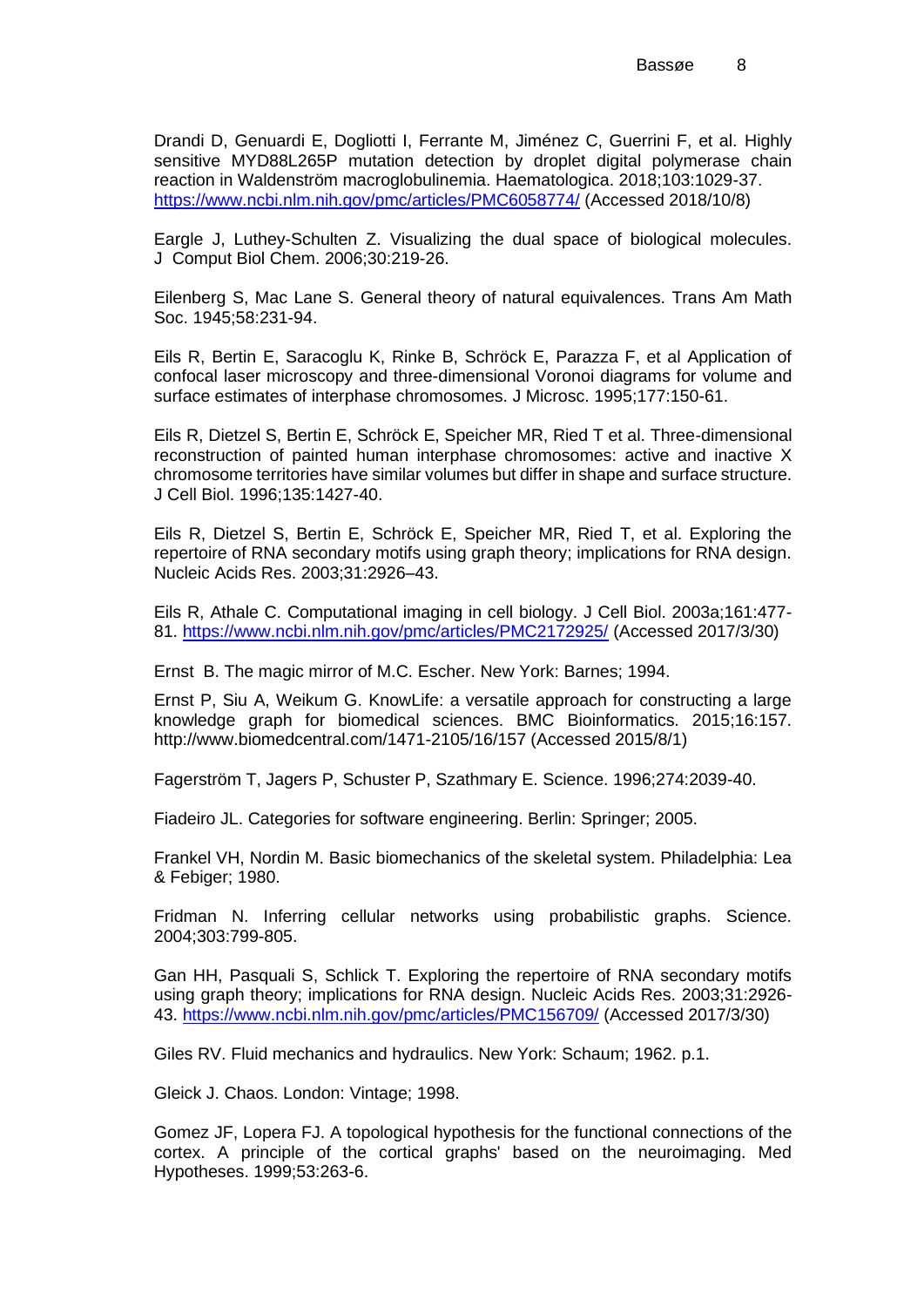Goodwin B, Saunders P (Eds.) Theoretical biology. Baltimore: Johns Hopking UP; 1992.

Gross J, Yellen J. Graph theory and its applications. CRC Press, Boca Raton, 1999.

Halford CS, Wilson WH. A category theory approach to cognitive development. Cognitive Psychology. 1980;12:356-411.

Hayamizu TF, Mangan M, Corradi JP, Kadin JA, Ringwald M. The Adult Mouse Anatomical Dictionary: a tool for annotating and integrating data. Genome Biol. 2005;6:R29.<https://www.ncbi.nlm.nih.gov/pmc/articles/PMC1088948/> (Accessed 2015/8/2)

Healy MJ, Caudell TP. Ontologies and worlds in category theory: Implications for neural systems. Axiomathes. 2006;16:165-214.

Hein JL. Discrete mathematics. Jones, Bartlett Publishers, Boston, 1995, p. 182.

Héja G, Surján G, Lukácsy G, Pallinger P, Gergely M. GALEN based formal representation of ICD10. Int J Med Inform. 2007;76:118-23.

Héja G, Surján G, Varga P. Ontological analysis of SNOMED CT. BMC Med Inform Decis Mak. 2008;8 Suppl 1:S8. <http://www.ncbi.nlm.nih.gov/pmc/articles/PMC2582795/> (Accessed 2015/11/11)

Hobbs HH, Brown, M, Goldstein, Russell DW. Deletion of exon encoding cysteinerich repeat of low density lipoprotein receptor alters its binding specificity in a subject with familial hypercholesterolemia. J. Biol. Chem. 1986;261:13114-20. <http://www.jbc.org/content/261/28/13114.long> (Accessed 2018/9/4)

Huan J, Bandyopadhyay D, Wang W, Snoeyink J, Prins J, Tropsha A. Comparing graph representations of protein structure for mining family-specific residue-based packing motifs. J Comput Biol. 2005;12:657-71.

Hughes WF, Brighton JA. Theory and problems of fluid dynamics. New York: Schaum. 1967.

Hughes WF, Brighton JA. Fluid dynamics. New York: Schaum; 1967, p. 27, 63.

Jiménez-Montaňo MA. Formal languages and theoretical molecular biology. In: Goodwin B, Saunders P (Eds.) Theoretical biology. In: Goodwin B, Saunders P, editors. Theoretical biology. Baltimore: Johns Hopking UP; 1992. p. 199-210.

Jurafsky D, Martin JH. Speech and language processing. New Jersey: Prentice Hall; 2000.

Karklin Y, Meraz RF, Holbrook SR. Classification of non-coding RNA using graph representations of secondary structure. Pac Symp Biocomput. 2005:4-15.

Klir GJ, Rozehnal I. Epistemological categories of systems: An overview and mathematical formulation. Int J General Systems. 1996;24:207-24.

Krötzsch M, Hitzler H, Ehrig , Sure Y. Category Theory in Ontology Research: Concrete Gain from an Abstract Approach.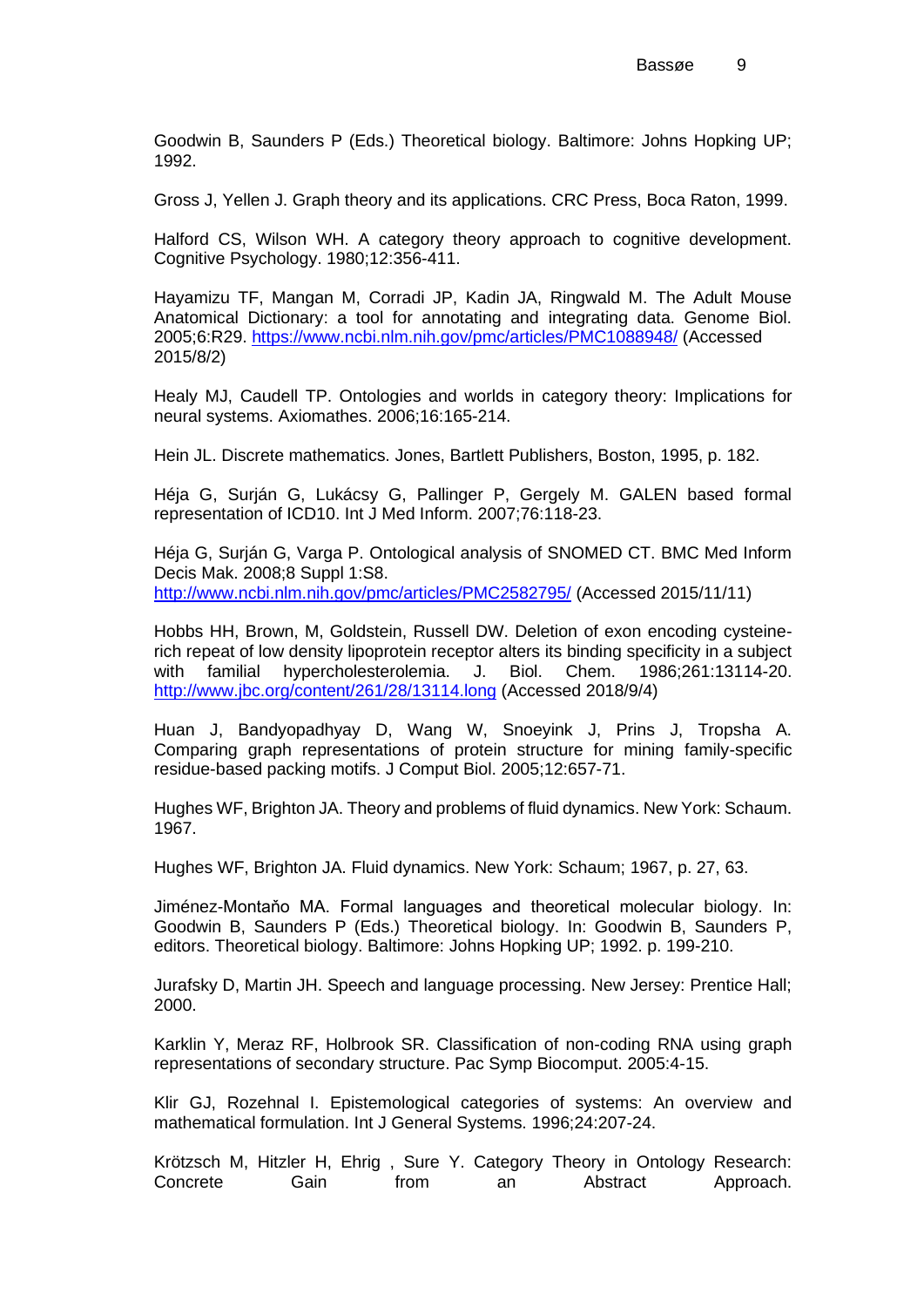[https://pdfs.semanticscholar.org/286e/6daf883a932bec65453c72b1eb9b44f54533.p](https://pdfs.semanticscholar.org/286e/6daf883a932bec65453c72b1eb9b44f54533.pdf) [df](https://pdfs.semanticscholar.org/286e/6daf883a932bec65453c72b1eb9b44f54533.pdf) (Accessed 2018/7/14)

Lawvere FW, Rosebrough R. Sets for Mathematics. Cambridge: Cambridge UP; 2003. p. 193-230.

Letelier JC, Soto-Andrade J, Guíñez Abarzúa F, Cornish-Bowden A, Luz Cárdenas M. Organizational invariance and metabolic closure: analysis in terms of (M,R) systems.<http://bip.cnrs-mrs.fr/bip10/rosen4.htm> (Accessed 2018/8/3)

Lie A, Cornelius SP, Lieu Y-Y, Wang L, Barábesi A-L. The fundamental advantages of temporal networks. Science. 2017;358:1042-6. [http://www.sciencemagazinedigital.org/sciencemagazine/24\\_november\\_2017?sub\\_i](http://www.sciencemagazinedigital.org/sciencemagazine/24_november_2017?sub_id=B2O0rDO1RTiZN&u1=41050614&folio=982&pg=84#pg84) [d=B2O0rDO1RTiZN&u1=41050614&folio=982&pg=84#pg84](http://www.sciencemagazinedigital.org/sciencemagazine/24_november_2017?sub_id=B2O0rDO1RTiZN&u1=41050614&folio=982&pg=84#pg84) (Accessed 2017/11/25)

Lin Y. Development of a new theory with generality to unify diverse disciplines of knowledge and capability to applications. Int J Gen Systems. 1995;23:221-39.

Longini IM Jr., , Nizam A, Xu S, Ungchusak K, Hanshaoworakul W, Cummings DAT, Halloran EM. Containing Pandemic Influenza at the Source. Science. 2005;309:1083- 7.

Ma Y, Lin Y. Categorical approach to general systems theory. Int J General Systems. 1992;20:379-90.

Ma'ayan A, Jenkins SL, et. al. Formation of Regulatory Patterns During Signal Propagation in a Mammalian Cellular Network. Science. 2005;309:1078-83. <https://www.ncbi.nlm.nih.gov/pmc/articles/PMC3032439/> (Accessed 2018/8/2)

Mac Lane S. The development and prospects for category theory. Appl Categ Structures. 1996;4:129-36.

Mac Lane S. Categories for the working mathematician. Berlin: Springer; 1997.

Maddox J. Abstract models in search of problems. Nature. 1993;365:485.

Maslow S, Sneppen K. Specificity and stability in topology of protein networks. Science. 2002;296:910-3.

May R. Simple rules with complex dynamics. Science. 2000;287:601-2.

Mazzucchelli M, Frustaci AM, Deodato M, Cairoli R, Tedeschi A. Waldenstrom's Macroglobulinemia: An Update. Mediterr J Hematol Infect Dis. 2018;10(1):e2018004. <https://www.ncbi.nlm.nih.gov/pmc/articles/PMC5760071/> (Accessed 2018/10/8)

McLarty C. Category theory in real time. Philosophia Mathematica. 1994;2:36-44.

Magnan FM, Reyes GE. Category theory as a conceptual tool in the study of cognition. In: Macnamara J, Reye GE, editors. The logical foundations of cognition. Vancouver studies in cognitive science. New York: Oxford UP; 1994;4:57-90.

Martin F, Sewer A, Talikka M, Xiang Y, Hoeng J, Peitsch MC. Quantification of biological network perturbations for mechanistic insight and diagnostics using twolayer causal models. BMC Bioinformatics. 2014;15:238. <http://www.biomedcentral.com/1471-2105/15/238> (Accessed 2015/8/1)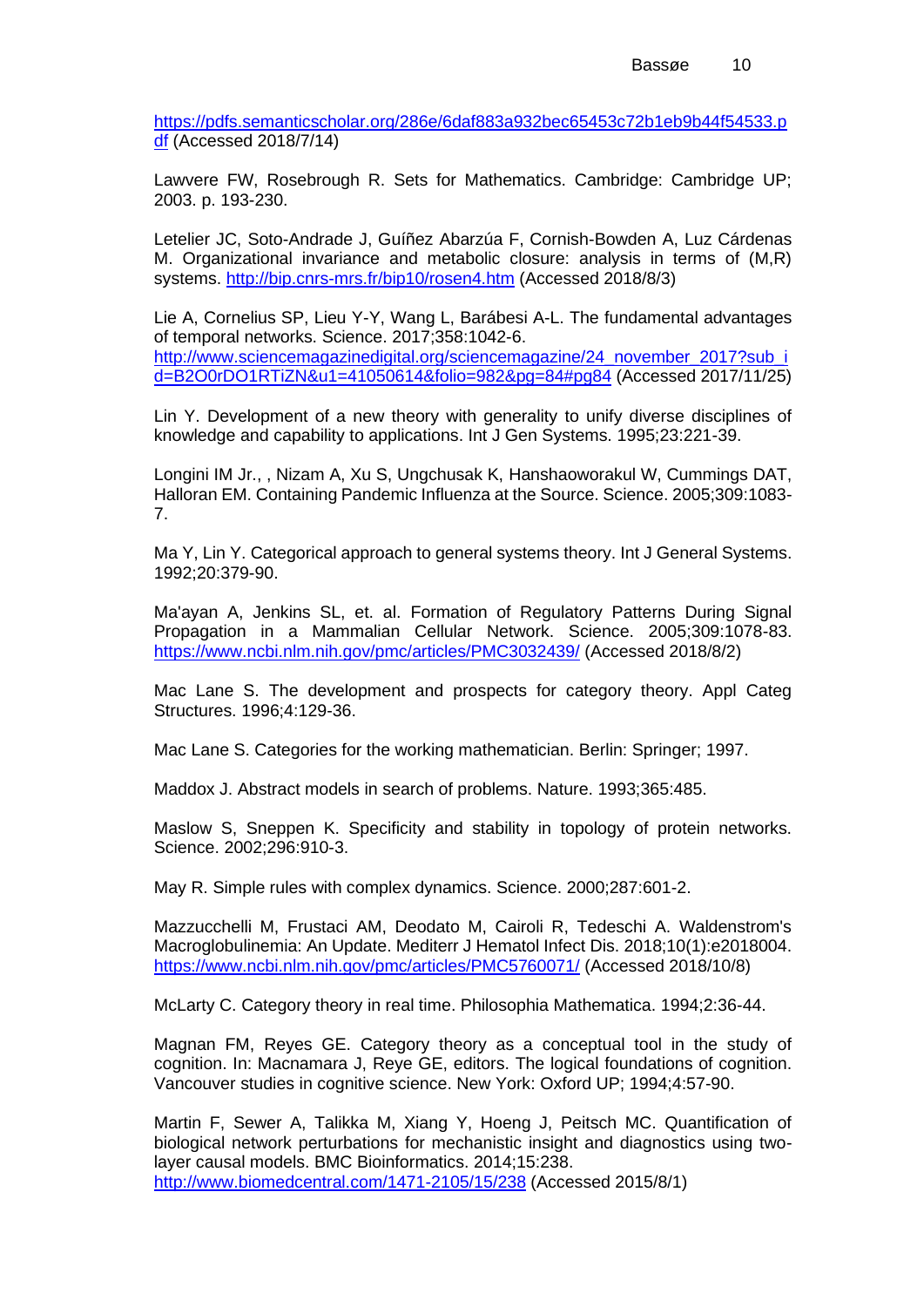McAdams HH, Shapiro L. Circuit simulation of genetic networks. Science 1995;269:650-6.

McCullogh WS, Pitts W. A logical calculus of the ideas immanent in nervous activity. Bull Math Biophys. 1943;5:115-33.

Merck. Metabolomics.

[https://www.sigmaaldrich.com/technical-documents/articles/biology/interactive](https://www.sigmaaldrich.com/technical-documents/articles/biology/interactive-metabolic-pathways-map.html)[metabolic-pathways-map.html](https://www.sigmaaldrich.com/technical-documents/articles/biology/interactive-metabolic-pathways-map.html) (Accessed 2018/10/2)

Mestl T, Plahte E, Omholt SW. A mathematical framework for describing and analysing gene regulatory networks. J Theor Biol. 1995;176:291-300.

Myers RH. Huntington's disease genetics. NeuroRx. 2004;1:255-62. <https://link.springer.com/content/pdf/10.1602/neurorx.1.2.255.pdf> (Accessed 2018/9/17)

Möller M, Silbernagel N, Wrobel E, Stallmayer B, Amedonu E, Rinné S, et al. In Vitro Analyses of Novel HCN4 Gene Mutations. Cell Physiol Biochem. 2018;49:1197-1207. <https://www.karger.com/Article/FullText/493301> (Accessed 2018/10/1)

Nardi D, Brachman RJ. An introduction to description logic. In: Baader, F, Calvanese D, McGuinness DL, Patel-Schneider PF, editors. The description logic handbook. Cambridge UP, Cambridge UP; 2007. p. 1-43.

Newman ME, Clauset A. Structure and inference in annotated networks. Nat Commun. 2016;7:11863.<https://www.nature.com/articles/ncomms11863> (Accessed 2018/9/13)

Newman ME, Watts DJ, Strogatz SH. Random graph models of social networks. PNAS USA. 2002;99 Suppl 1:2566-72. [http://www.pnas.org/content/99/suppl\\_1/2566.long](http://www.pnas.org/content/99/suppl_1/2566.long) (Accessed 2018/8/3)

Newman MEJ. The structure and function of complex networks. SIAM Review. 2003;45:167-256.<https://epubs.siam.org/doi/pdf/10.1137/S003614450342480> (Accessed 2018/8/4)

Newman W, Barabási A-L, Watts DJ. The structure and dynamics of networks. Princeton: Princeton UP; 2006.

Nowak MA, Waclaw B. Genes, environment, and "bad luck". Science. 2017;355:1266- 7.

[http://www.sciencemagazinedigital.org/sciencemagazine/24\\_march\\_2017?sub\\_id=B](http://www.sciencemagazinedigital.org/sciencemagazine/24_march_2017?sub_id=B2O0rDO1RTiZN&u1=41050614&folio=1244&pg=30#pg30) [2O0rDO1RTiZN&u1=41050614&folio=1244&pg=30#pg30](http://www.sciencemagazinedigital.org/sciencemagazine/24_march_2017?sub_id=B2O0rDO1RTiZN&u1=41050614&folio=1244&pg=30#pg30) (Accessed 2017/3/26)

Oltvai ZN, Barabási AL. Systems biology. Life's complexity pyramid. Science. 2002;298:763-4.

Palma J, Juarez JM, Campos M, Marin R. Fuzzy theory approach for temporal modelbased diagnosis: An application to medical domains. Artif Intell Med. 2006;38:197- 218.<https://www.ncbi.nlm.nih.gov/pubmed/16766168> (Accessed 2017/3/25)

Patnaik PR. Uniqueness and multiplicity of steady states in monocyclic enzyme cascades: A Graph-Theoretic framework. J Theor Biol. 1995;177:67-72.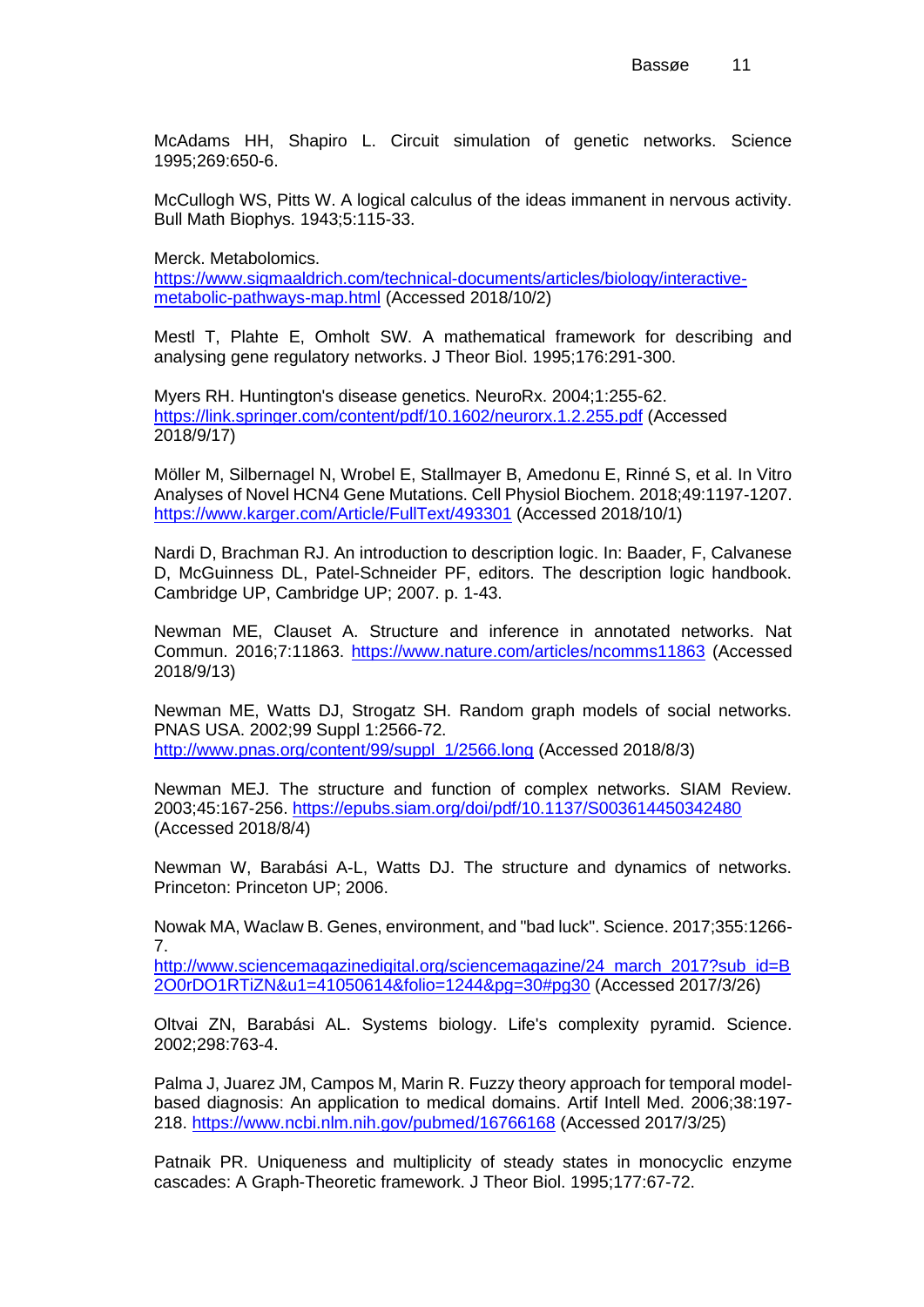Penrose R. The emperor's new mind. Oxford: Oxford UP; 1994.

Piccolboni A, Gusfield D. On the complexity of fundamental computational problems in pedigree analysis. J Comput Biol. 2003;10:763-73. <http://www.liebertonline.com/doi/pdf/10.1089/106652703322539088> (Accessed 2011/8/27)

Pierce BC. Basic category theory. Cambridge: MIT Press; 1991.

Poundstone W. The recursive universe. Mineola: Dover; 2013.

Powell PM. Advanced social role-taking and cognitive development in gifted adults. Int J Aging Hum Dev. 1980;11:177-192.

Ravasz E, Somera AL, Mongru DA, Oltvai ZN, Barabási AL. Hierarchical organization of modularity in metabolic networks. Science. 2002;297:1551-5. <http://www.sciencemag.org/content/297/5586/1551.long> (Accessed 2015/9/1)

Redgrove KA, McLaughlin EA. The Role of the Immune Response in Chlamydia trachomatis Infection of the Male Genital Tract: A Double-Edged Sword. Front Immunol. 2014;5:534.<https://www.ncbi.nlm.nih.gov/pmc/articles/PMC4209867/> (Accessed 2018/9/14)

Roche Biochemical Pathways. [http://www.expasy.ch/cgi-bin/show\\_thumbnails.pl](http://www.expasy.ch/cgi-bin/show_thumbnails.pl) (Accessed 2018/10/2)

Rosen R. Life itself. New York: Columbia UP; 1991.

Rosen R. Essays on life itself. New York: Columbia UP; 2000.

Schamroth L. An introduction to electrocardiography. Oxford: Blackwell; 1978.

Russell B (1912). The problems of philosophy. Oxford UP, London, 1976.

Schilling CH, Palsson BO. The underlying pathway structure for biochemical reaction networks. PNAS USA. 1998;95:4193-8.

Sipcic SR, Zajicek G. Kinetic analysis of epithelial cell migration in the colon on a massively parallel processor (CM-2). Comput Biomed Res. 1993;26:393-412.

Smart JF, Roux M. A model for medical knowledge representation application to the analysis of descriptive pathology reports. Methods Inf Med. 1995;34:352-60.

Smoryński C. Adventures in formalism. London; College publications. 2012.

Sober E. Philosophy of biology. Oxford: Oxford UP; 1993. p. 77.

Solé RV, Valls J. On structural stability and chaos in biological systems. J Theor Biol. 1992;155:87-102.

Solé RV, Valverde S. Spontaneous emergence of modularity in cellular networks. J R Soc Interface. 2008;5:129-33.